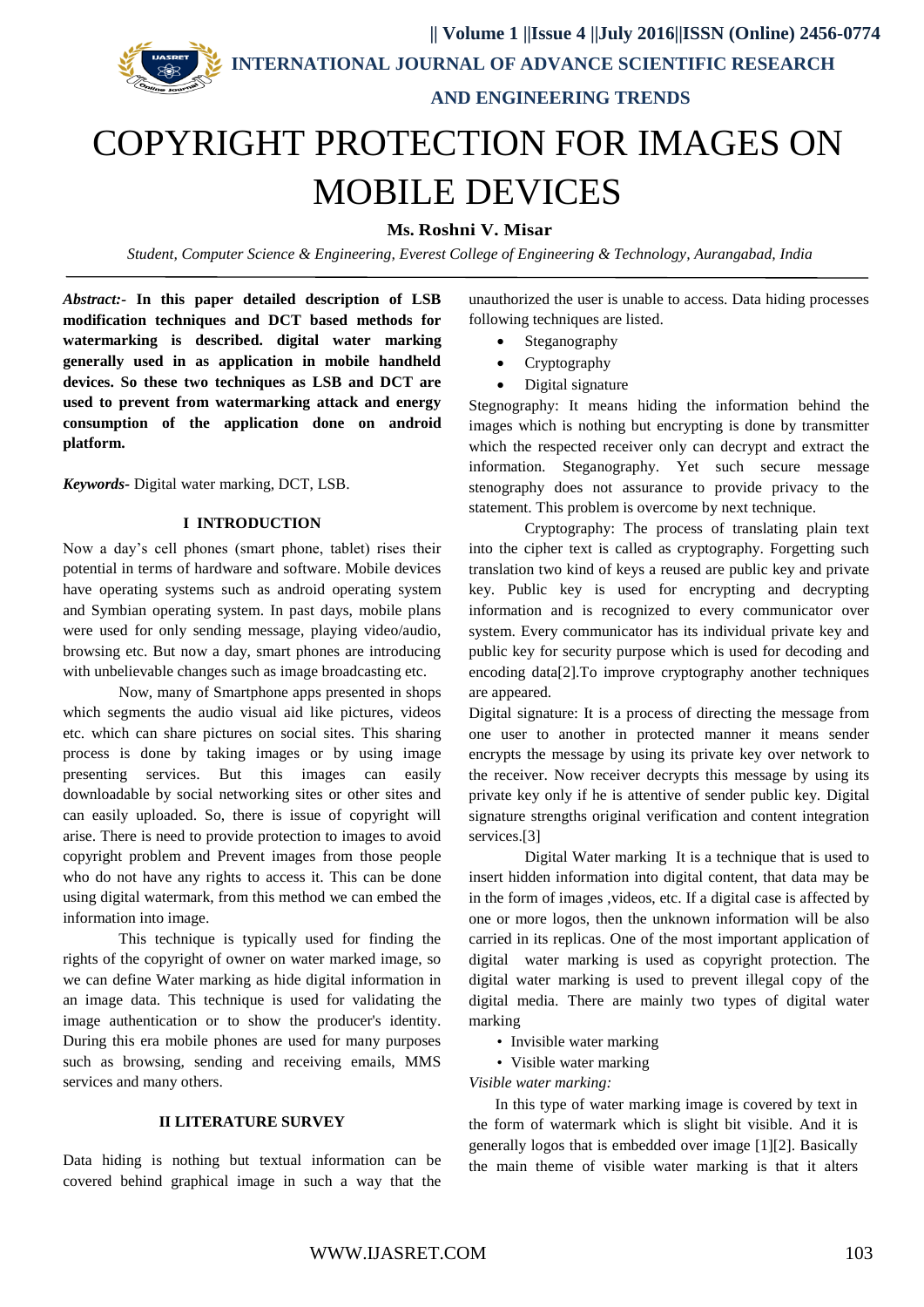message which is watermark over a bitmap image then it combines text and image by picking the unsystematic pixels of the image [2]. That process of selection is totally reliant on the characters that are repeated in the watermarked string. Usually, visible watermarking offers one sort of certification to the image possessor because suppose if any other operator tries to remove the water marked string from image then the quality of the image is despoiled which reveals that the image is retrieved in an illegal manner. Thus in visible water marking image and the watermarked string are detectible to the user.

#### *Invisible water marking:*

Though the method of watermarking alteration is done in some part of multimedia information which is included in invisible watermarking. The watermarked text is not visual to the unapproved user. In this type Images are broken into number of blocks. These blocks involve of number of pixels. In invisible watermarking these pixels are transformed to embed the string over that image. By mutual image processing techniques the block that altered may be smashed. In this method content or the text is protected. In this category images is get protected nevertheless its representation is rejected by validation. Invisible watermarking is also used for image verification.[4].

### **III SYSTEM ARCHITECTURE OF PROPOSED SYSTEM**

#### *A. System Architecture :*

Digital image processing is a speedily evolving zone with various raising applications in computer science and engineering .It is very significant field for the research work because its performances are used in almost all kinds of tasks like human computer boundary ,image enhancement, medical visualization; Law enforcement, image restoration and the most authenticated digital water marking for security purpose. Digital image processing has many beneficial belongings over the analogue image processing.

Digital image is used for various purposes like improving image quality, filtering images from noise and so on. A digital image [1] is made up of set of digital values as picture values which is called as pixels. Performing some operations on a digital image by using a digital computer is called digital image processing. The digital communication knowledge which may be turn into internet technology meets different problems which are related to the confidentiality and security of the information. Security techniques are vital because any one can access data without permission so that it is essential to protect information in the internet technology. In this paper we discusses about the digital water marking which provide encryption, decryption,

cryptography, stenography and all. The digital water marking is an solicitation of the digital image processing. *Working :*

Digital Water marking is a process which is used in the digital signal processing as inserting unseen information into program data. The programmatic information is not generally detectible, only devoted sensor or extractor can see and extracts this information. Digital Image Water marking use digital image for inserting the hidden information so that it is more secure which avoid external attack.

Below Figure1 shows the phases of digital water marking. Principally working of digital image water marking is distributed in three stages.

#### *Embedding Stage:*

It is the initial stage in which the logo is fixed in the original image by using the embedding algorithm and the secret

key. Then the water marked image is created. So the water marked image is communicated over the

network.



#### *Figure1 : Water mark Embedding Process Distortion/Attack Stage:*

In this phase, when the data is transferred over the web. Also when some noise is added with the water marked image or some attacks are accomplished on the water marked image. So that water marked information is either modified or destroyed.

#### *Extraction Stage:*

In the detections stage the water mark is discovered or take out by the devoted sensor from the water marked image by put on some detection algorithm and by using private key. Also noise or distraction is also detected.



*Figur2 : Water mark Detection Process*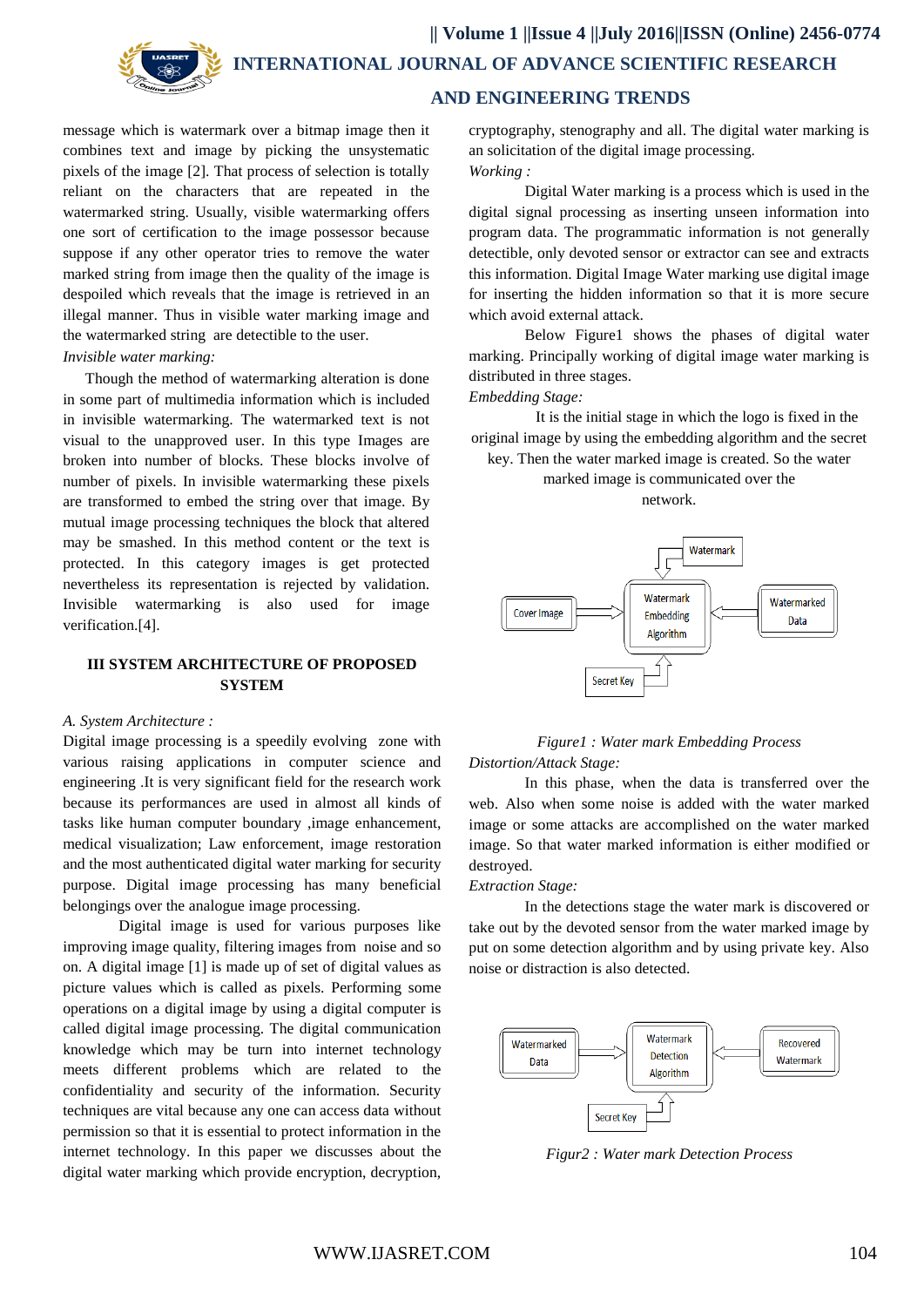

 **INTERNATIONAL JOURNAL OF ADVANCE SCIENTIFIC RESEARCH** 

# **AND ENGINEERING TRENDS**

# *B. Algorithm Used:*

*Embedding algorithm :*

The embedding algorithm takes two inputs i.e. cover image and watermark text.

#### START:

First step is to Check for length of watermark text.

(a) Convert watermark text into binary form let's consider it as X.

(b) Inverse that binary form.

(c) Check for condition.

If  $X$  is in odd form then algorithm will add 1 to  $X$ , and if it is in even form it will subtract 1 from X.

(d) Combine binary form with first LSB.

(e) Go to step 3 until finish.

(f) Save image.

END

The output image will be watermarked by text.

*Extracting algorithm :*

Extracting algorithm takes the watermarked image as input.

#### Start:

(a) At the first LSB of image get the length of text.

(b) Then Check for condition.

If X is odd then algorithm will add 1 to X, and if it is even it will subtract 1 from X.

(c) Get the binary form from LSB.

(d) Store it in array.

(e) Go to step 2 until finish.

(f) Convert binary array to character array

END

#### *LSB Technique:*

In LSB technique, the least significant bits of the cover image's digital data is use to cover up the message. The simplest way in LSB technique is replacement of the least significant bits. LSB replacement can flip the last bit of the data values to hide the message that needs for abstraction. Consider an 8-bit grey scale or color image where each pixel is store a byte value. [Checked] Suppose the first eight pixels of the original image have the following binary values:

10000000, 10100101, 10110100, 10110101, 11110010, 10110111, 11100110, 10110011

Now if we want to hide letter `Z' which have binary value as \_1011010\_. Following are the new values after replacing LSB of above pixels,

10000001, 10100100, 10110100, 10110101, 11110011, 10110110, 11100111, 10110010

#### **IV MODULES USED**





#### *Modules :*

This paper includes six components:

(a) Image Capture

(b) Insert watermark string

- (c) Generated watermark
- (d) Upload over internet
- (e) Symmetric key
- (f) Extract watermark

*Module 1. Image Capture :*

Take original image for inserting the watermark string and this technique is used to provide validation and user owner.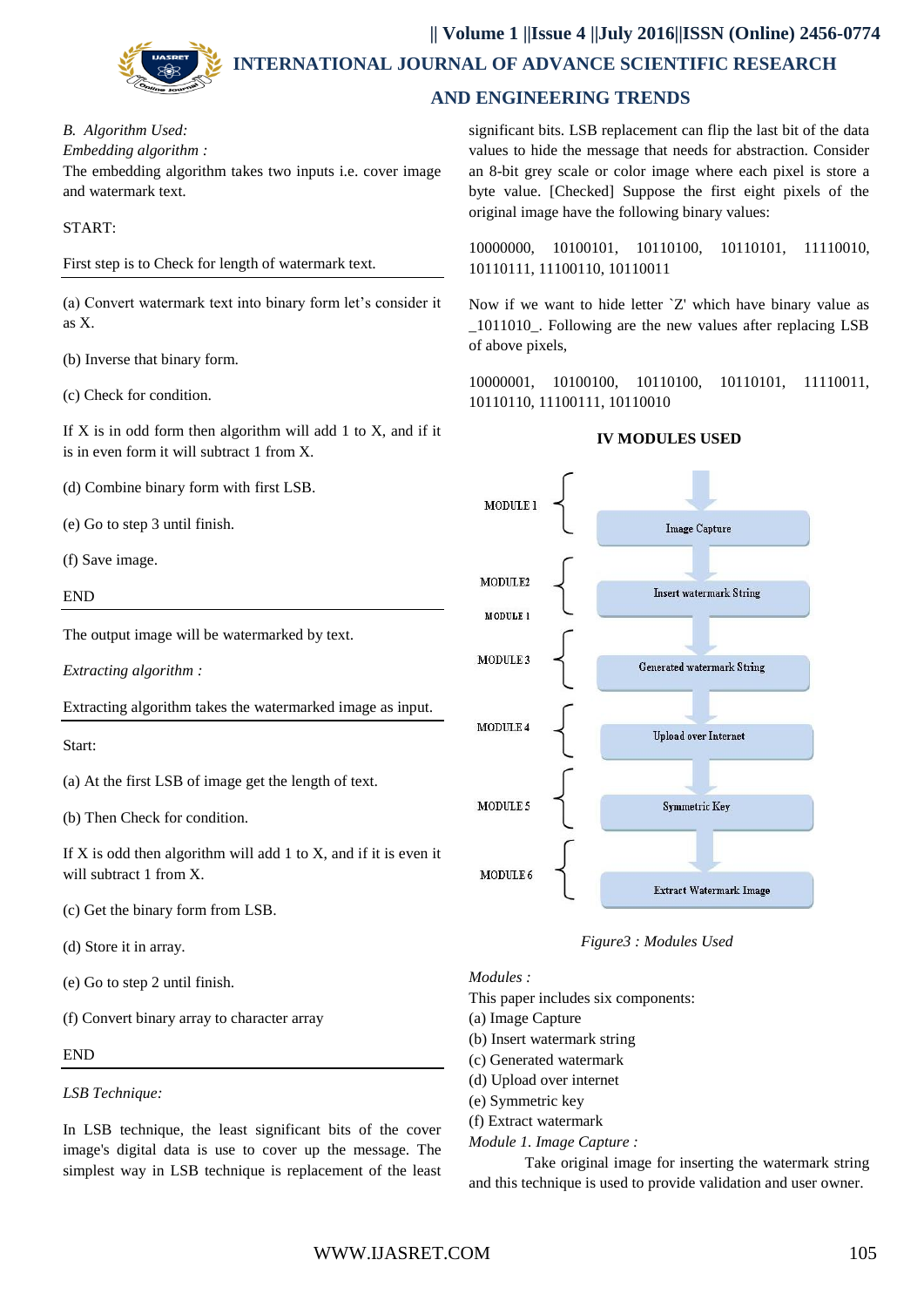**|| Volume 1 ||Issue 4 ||July 2016||ISSN (Online) 2456-0774 INTERNATIONAL JOURNAL OF ADVANCE SCIENTIFIC RESEARCH AND ENGINEERING TRENDS**

#### *Module 2. Insert Watermark Message :*

Embedding watermark string means encryption which is done on information and images by using the symmetric key. Encryption means converting text and images into code format.

#### *Module 3. Generated Watermark :*

After insertion of watermark string is become part of watermark images or data and is used for safe transferring the images or data over internet from illegal users. *Module 4. Uploaded Over Internet :*

When watermark string is to be generated then it is easily able to upload over internet for allotment images and data with protected manner.

#### *Module 5. Symmetric Key:*

Symmetric key is key which is used for encryption and decryption purpose. For getting such transformation there are two types of keys are used which are nothing but public key and private key. Public key is used for encrypting and decrypting the data and is known to every correspondent over network. Every communicator has its own private key which is used for decrypting the encrypting data.

#### *Module 6. Extract Watermark :*

It is a technique to remove the embedded watermark string from original images and data and convert them from extracted images or data into original images.

#### **V PERFORMANCE EVALUATION**

A watermark is said to be a kind of information which is inserted into original data for interfere finding, localization, possession proof, and/or defector tracing purposes so watermarking methods apply to different types of cloud content. Digital watermarking is used to change that image in a such way so that we can see some script or circumstantial image without actually corrupting the image. In this way Watermarking is used to confirm the individuality and validity of the owner of a digital image. It is a process of verification of data which is inserted into digital image by owner. These signals be either video clip or pictures or audios. For example If Somebody attempts to copy the image, the watermark is copied along with the image**.**





*Figure 4: Watermarking Insertion And Extraction System.*

#### **VI CONCLUSION**

Due to an evolution in the mobile devices in these eras prompts us to check on the security problems. There is necessity of giving the security to the user's multimedia assets and we can give that by water marking technique. We can also use this algorithm for android applications. The project gives the effective, reliable and secure method to prevent the images from mishandling. The images contain visible and invisible watermarks by which we can provide extra protection to the images So any tampering or editing done to the images can easily be detected. The original owner of the images can easily be found as the digital information is embedded on it. There are many techniques in data hiding.

The technique of Digital Watermarking is more protected and easy method of data hiding. All techniques of data hiding safe or protected data with their procedures but watermarking is extra proficient because of its proficiency. In Watermarking we mark the information which is to be hiding. The main goal of hiding information is security of data which is important today because of many reasons such as cyber-crime, which is highly improved day by day. Watermarking technique